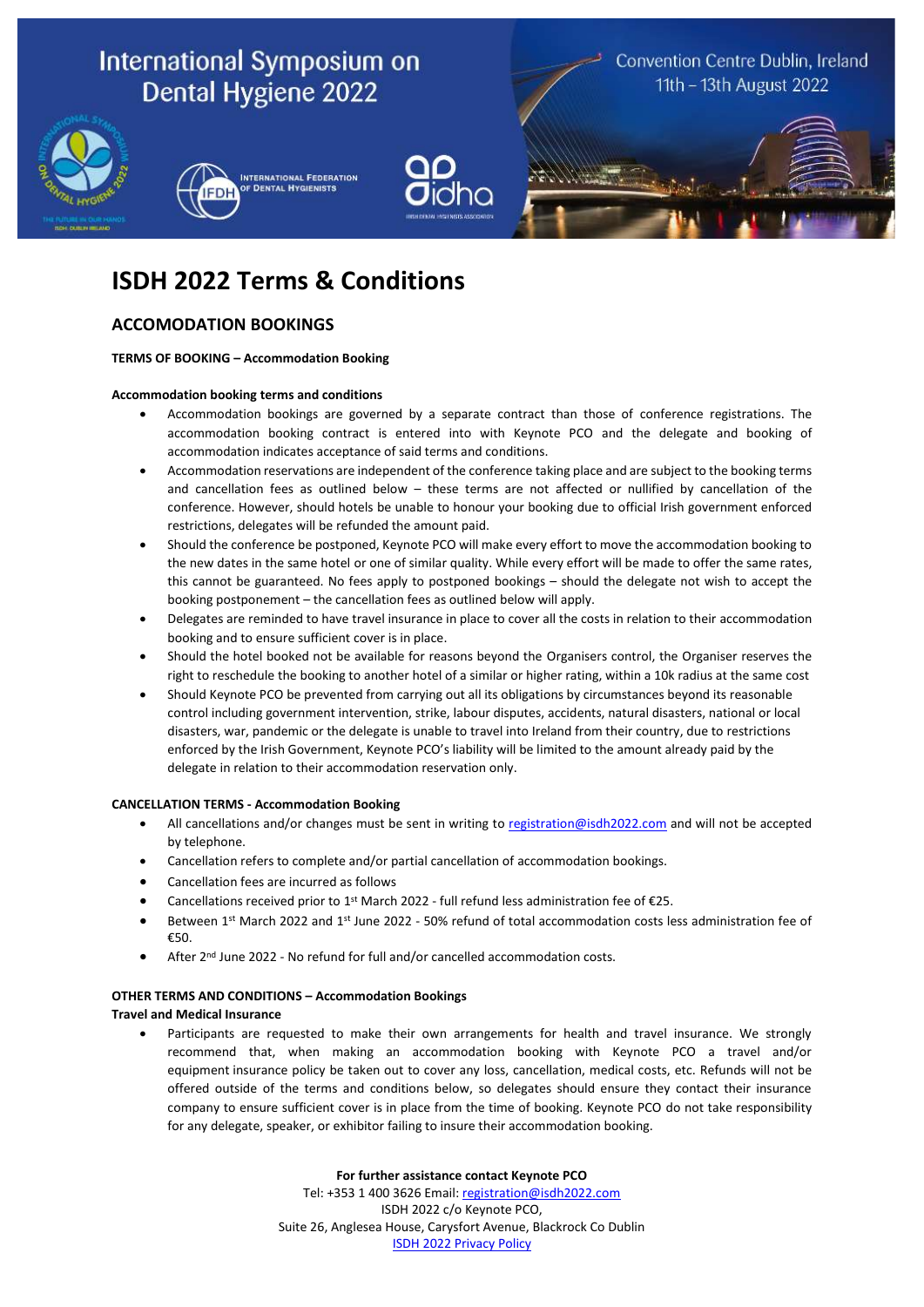

# **DELEGATE REGISTRATIONS**

# **CANCELLATION TERMS – Conference Registration including Social Events**

# **Delegate Cancellations**

- All cancellations and/or changes must be sent in writing to [registration@isdh2022.com.](mailto:registration@isdh2022.com)
- Cancellation refers to complete and/or partial cancellation of registrations, social events, tours.
- Cancellation fees are incurred as follows -
- Before 1 st March 2022 full refund less administration fee of €25.
- Between 2nd March 2022 and 1st June 2022 50% refund available less administration fee of  $€50$ .
- After 2<sup>nd</sup> Jun 2022 No refund for cancelled registration.
- A name change on a paid registration to a colleague will be accepted up to 14 days prior to the conference, after that date a charge of €50 will apply.

#### **Delegate Non-Attendance**

• Should the delegate be unable to attend due to circumstances beyond their control, cancellations fees are subject to terms listed above. This includes the delegate being unable to travel into Ireland from their country, due to their own country's travel restrictions and/or a refusal of travel visa application. Delegates should have travel insurance in place to cover such an eventuality.

#### **Cancellation of Conference by the Organisers**

- Should the Organisers completely cancel the conference, with no content or sessions being available on-line, registrations will be refunded in full, less a €50 processing fee.
- Under these circumstances the Organisers are not liable for any other expenses incurred, this includes travel and accommodation costs – delegates are encouraged to have sufficient travel insurance in place to cover other costs.

# **Postponement of Conference**

- Should the committee need to reschedule the conference, all registration fees will be transferred to cover attendance on the new conference dates – no processing fees will apply in this case.
- Should the delegate not wish to accept attendance on the new date they may cancel their registration, in such cases cancellations will be governed by the cancellation terms as outlined above.
- Under these circumstances the Organisers are not liable for any other expenses incurred, this includes travel and accommodation costs – delegates are encouraged to have sufficient travel insurance in place to cover such other costs.

#### **OTHER TERMS AND CONDITIONS – Conference Registration**

# **Travel and Medical Insurance**

• Participants are requested to make their own arrangements for health and travel insurance. The conference fee does not include insurance. We strongly recommend that, when registering for the conference and making travel arrangements, a travel and/or equipment insurance policy be taken out to cover any loss, cancellation, medical costs, etc. Refunds will not be offered outside of the terms and conditions above, so delegates should ensure they contact their insurance company to ensure sufficient cover is in place from the time of booking. The Organisers do not take responsibility for any delegate, speaker, or exhibitor failing to insure their travel and attendance to sufficient levels.

> **For further assistance contact Keynote PCO** Tel: +353 1 400 3626 Email: [registration@isdh2022.com](mailto:registration@isdh2022.com) ISDH 2022 c/o Keynote PCO, Suite 26, Anglesea House, Carysfort Avenue, Blackrock Co Dublin ISDH [2022 Privacy Policy](http://isdh2022.com/privacy-policy/)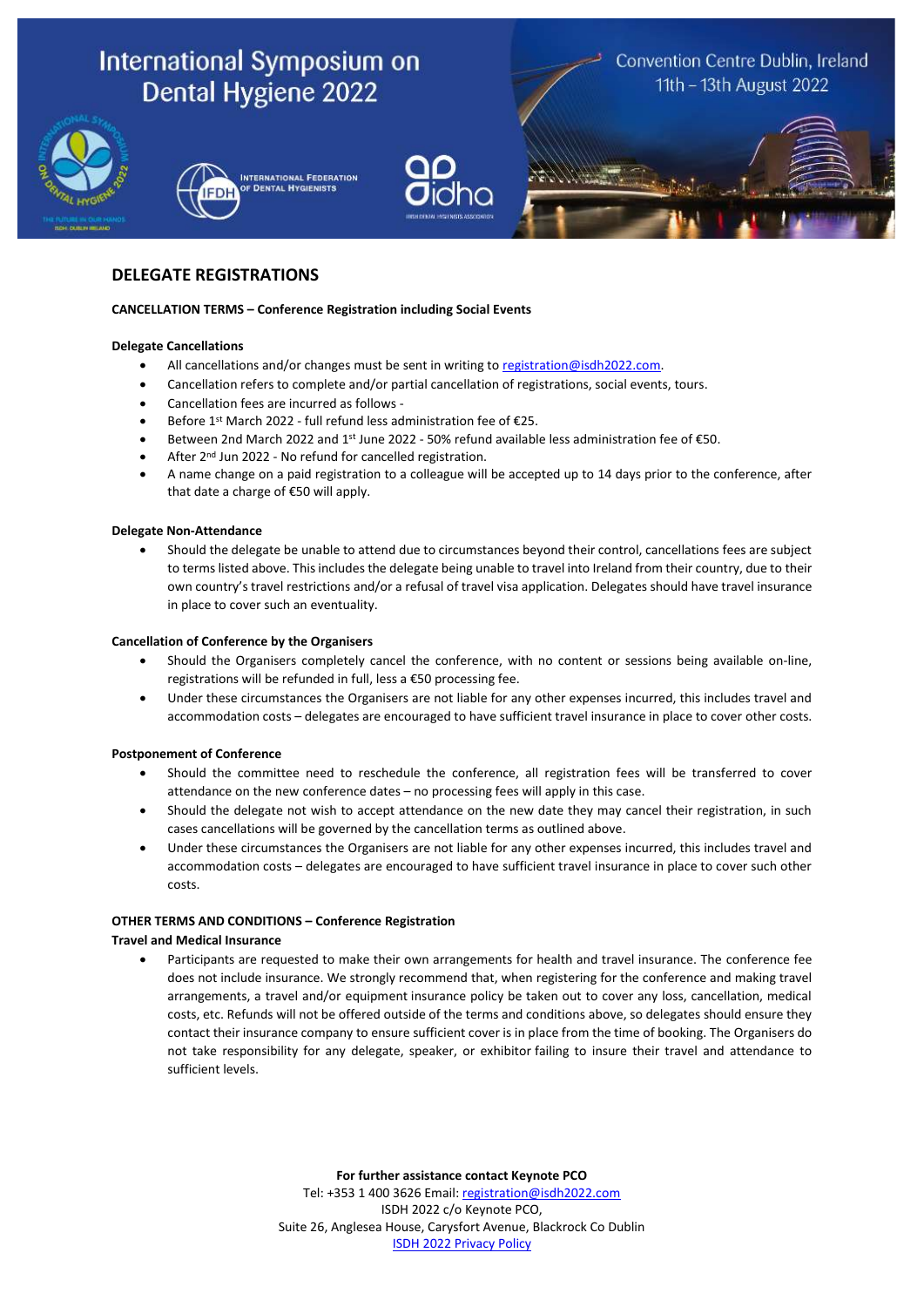

#### **Health and Safety Conditions**

- In adherence to Irish Health Service Executive guidelines, delegates may be asked to declare they have not been in contact with anyone diagnosed with COVID19 within 14 days of arrival at the conference or provide the required vaccination certification or negative PCR test. Delegates will be advised of the exact requirements closer to the conference date and these terms must be adhered to, to gain entry to the meeting and associated social events.
- On arrival and throughout the conference venue, there may be temperature checks in place if you fail the test, you may be asked to accompany a staff member to an isolation room for medical review. If you are displaying symptoms, you may be asked to accompany staff member to an isolation room.
- If you fail to adhere to the safety standards in place for the conference, you may not be permitted to attend or may be asked to leave the conference venue – e.g. respecting social distancing requirements, wearing of face masks etc.
- Per current health guidelines, we are required to notify health authorities of any instances of communicable diseases that occur during or post conference. Only relevant contact details will be made available to the health authorities to ensure correct, and managed contact tracing occurs.
- [Please click here for our current COVID19 Guidelines.](https://isdh2022.com/wp-content/uploads/2021/11/ISDH2022-Covid-Safety.pdf)

# **TERMS OF BOOKING – Conference Registration**

- The term Organisers as listed below includes ISDH 2022 organising committees and Keynote PCO.
- Registrations are accepted only on full completion of the online registration form.
- No booking will be confirmed until payment is received in full.
- Bookings or changes will not be accepted by telephone, cancellations and or changes must be sent in writing to the registration desk at [registration@isdh2022.com.](mailto:registration@isdh2022.com)
- There is no refund for non-attendance.
- A name change on a paid registration to a colleague will be accepted up to 14 days prior to the conference, after that date a charge of €50 will apply.
- Payment by invoice/bank transfer will incur a €15 non-refundable administration charge.
- There is no administration charge for payment by MasterCard or VISA.
- All fees/rates are quoted in Euro €, all bank transfer fees/charges are the responsibility of the participant.
- All refunds requested prior to 31<sup>st</sup> January 2022 are subject to cancellation terms listed below and subject to a €25 processing fee.
- All refunds requested from 1<sup>st</sup> February 2022 are subject to cancellation terms listed below and subject to a  $\epsilon$ 50 processing fee.
- All ISDH 2022 official tours are subject to a minimum number of bookings. Should the minimum number not be reached the tour may be cancelled, in such case an alternative tour or refund will be offered. Where possible, 14 days' notice will be given.
- The Organisers reserve the right to alter any of the programme or other arrangements for this conference; including cancellation or postponement of the event should unforeseen circumstances require it. The Organisers accept no responsibility for resulting costs or inconvenience to participants in this case.
- The Organisers will not be held liable for any loss or damage of personal items of attendees or injury caused at any venue used in connection with the conference.
- Children/Minors must be accompanied by an adult/guardian at all times, who accepts full liability for this child/minor. Note that the conference and all social events and activities have not been planned for children/minors to attend and must be flagged to the conference office prior to making any booking arrangements. You may be refused entry should prior notice not be provided.
- Fáilte Ireland's MICE Supports Fund for the conference is used to assist in marketing to increase the number of international delegates travelling into the Republic of Ireland specifically to attend ISDH 2022. In accordance with

#### **For further assistance contact Keynote PCO**

Tel: +353 1 400 3626 Email: [registration@isdh2022.com](mailto:registration@isdh2022.com) ISDH 2022 c/o Keynote PCO, Suite 26, Anglesea House, Carysfort Avenue, Blackrock Co Dublin ISDH [2022 Privacy Policy](http://isdh2022.com/privacy-policy/)